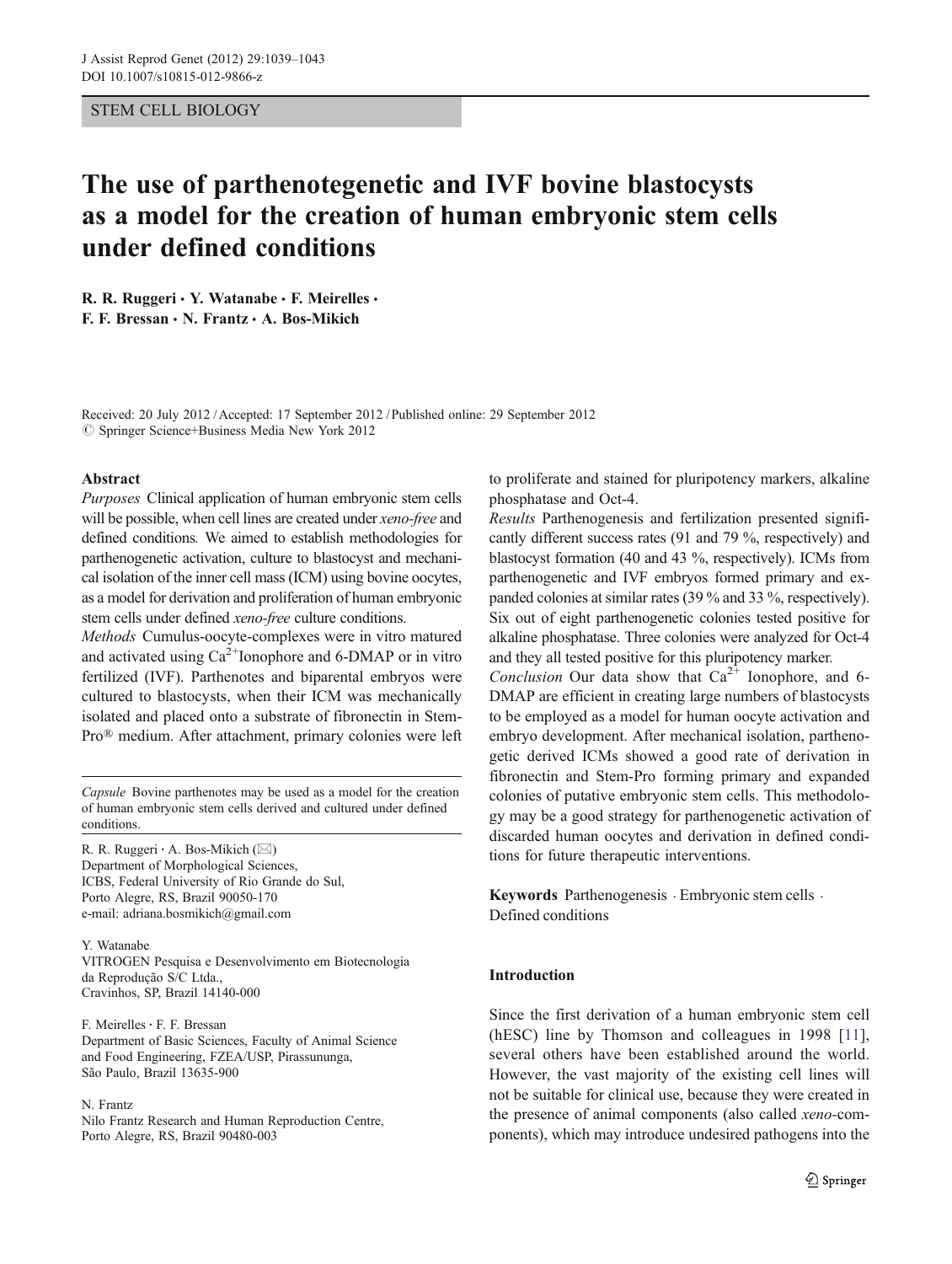cells, thus creating a serious future problem for human health. On the other hand xeno-free hESC lines have already been created. These cell lines were generated in presence of human foreskin fibroblast feeders and cultured in defined medium supplemented with human serum [4]. In addition, two independend groups claim to have generated xeno-free clinical grade hESC lines [6, 10], also using feeder layers for derivation and thereafter culturing them in feeder-free systems.

The limited access to human embryos and the ethical issues involved in manipulating them, greatly affects the experimental tests required to explore new substrates or matrices for the creation of stem cell lines with clinical grade for therapeutic use. Parthenogenetic activation is an acceptable and useful means for derivation of new human embryonic stem cell lines [7] for research and clinical applications. The bovine ovary and oocytes are considered the best model for humans, because of their very similar physiology. Thus, we decided to use this species to obtain large numbers of parthenogenetic and biparental in vitro fertilized (IVF) embryos to test the effectiveness of parthenogenetic activation and derivation for the creation of embryonic stem cell lines in defined fibronectin susbtrate and medium for cell culture.

Fibronectin is a high molecular weight glycoprotein present in the extracellular matrix that binds to integrins on the cell surface. It is secreted primarly by fibroblasts and it plays a major role in cell adhesion, migration, differentiation, wound healing and embryonic development. Fibronectin exists as a protein dimer consisting of two monomers linked by di-sulfite bonds. It has already been used as a substrate for feeder-free human embryonic stem cell lines maintenance [1, 9], but not for derivation.

This study represents the first stage of a project, which involves the manufacturing of new defined susbtrates, based on the fibronectin composition, which shall be used for derivation and maintenance of bovine and human embryonic stem cell lines under defined conditions.

## Material and methods

Cumulus-oocyte-complexes (COCs) were aspirated from ovarian follicles (3–6 mm diameter) and placed in groups of 20 for in vitro maturation (IVM) in 70 μl medium drops of maturation medium (Medium 199®, Vitrogen; Cravinhos, SP, Brazil), at 38.5 °C, in 5 %  $CO<sub>2</sub>$  in air for 22 h. COCs with expanded cumulus cells were randomly selected for parthenogenetic activation or IVF.

### In vitro fertilization and embryo culture

IVF and embryo culture procedures followed the standard methodology employed routinely in Vitrogen bovine IVF laboratory [5]. Briefly, groups of 15 COCs were placed in

IVF medium (H199®, Vitrogen) supplemented with 6 % BSA (Sigma-Aldrich, USA). Frozen sperm was prepared on a discontinuous Percoll (Sigma-Aldrich) gradient and added to COCs at a final concentration of  $2.5 \times 10^5$ /ml at day-0. On day-1 the putative zygotes were transferred to cleavage medium (CR4®, Vitrogen) and cultured to the expanded or hatching blastocyst stage on day-8 or 9. Fertilization rates were calculated as the number of 2-cell embryos on day-2.

#### Parthenogenetic activation

Matured COCs were exposed to M-199 supplemented with hyaluronidase (80 IU/ml) for 60 s and then gently pipetted in medium H199. Denuded oocytes were left for an additional period of 2–4 h in maturation medium, before exposure to 55 μM Ionomycin (Sigma-Aldrich) in buffered H199 medium for 5 min. Oocytes were washed three times in the same medium and transferred to CR4 medium supplemented with 2 mM 6-DMAP in a humidified atmosphere of  $5\%$  CO<sub>2</sub> in air at 38.5 °C for 3.5 h, before culture in CR4 medium. Observations of embryonic development were performed at 48 h and 196 h post-activation. Activation rates were calculated as the number of 2-cell embryos on day-2 (48 h).

## Inner cell mass isolation

Day-9 expanded or hatching blastocysts obtained by parthenogenetic activation or IVF were manipulated in their culture dish with a pair of 32 G insulin needles under stereoscope. The blastocysts that have not hatched were gently removed from the zona pellucida by cutting it and pressing the embryo out. The ICM was isolated from the surrounding trophectodermal cells by holding the embryo with one needle and carefully slicing the ICM away with the other. We were careful to remove as much trophectodermal cells as possible, without damaging the ICM.

#### Derivation and culture of putative bESC colonies

The isolated ICMs were placed onto a four-well dish (Nunc) covered with fibronection  $(1 \mu g/ml)$  from human plasma liquid (Invitrogen) and cultured in 1 ml of StemPro® medium (Invitrogen) and basic fibroblast growth factor bFGF (Gibco). Adherence to the substrate was assessed by gently shaking the dishes in the next day. The putative primary bESC colonies that continued proliferating were maintained in StemPro and mechanically cut in small pieces for passaging after 6–7 days of culture. The cell clumps were distributed into new wells containing fresh fibronectin and StemPro. Cultures were performed in a humidified atmosphere of 5 %  $CO<sub>2</sub>$  in air at 38.5°.C. Medium was changed every 2 days, by replacing 500 μl of the original volume with fresh medium.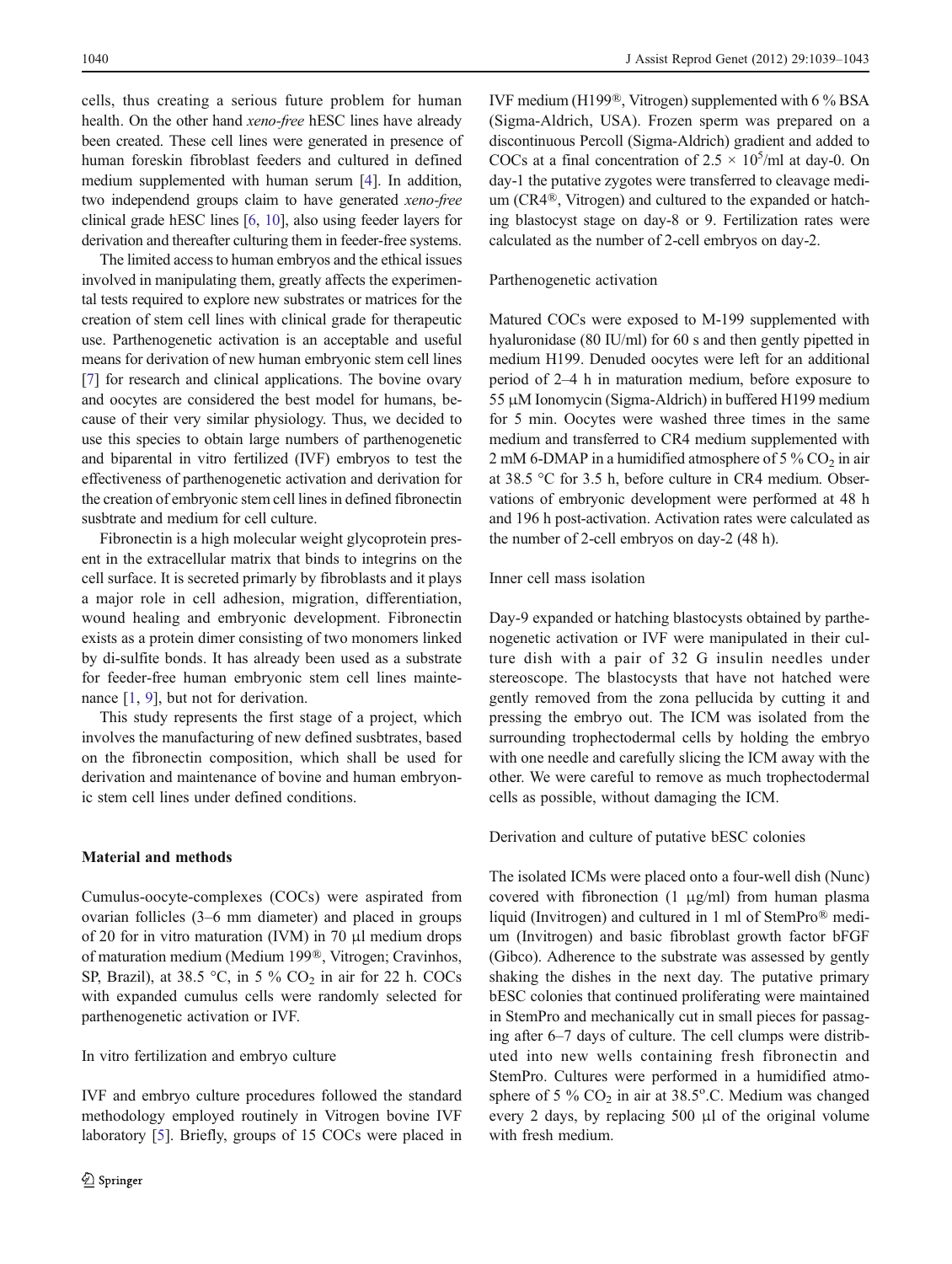| Treatement         | $N^{\circ}$ repetitions $N^{\circ}$ . COCs Day-2 |      |               | $Dav-7$<br>Cleavage $(\%)$ Blastocyst $(\%)$ placed onto | $N^{\circ}$ . of Blastocysts $N^{\circ}$ . repetitions $N^{\circ}$ . of ICM<br>fibronectin | adhered to<br>fibronectin $(\% )$ $(\% )$ | $N^{\circ}$ . of expanded<br>primary colonies |
|--------------------|--------------------------------------------------|------|---------------|----------------------------------------------------------|--------------------------------------------------------------------------------------------|-------------------------------------------|-----------------------------------------------|
| Parthenogenesis 10 |                                                  | 3312 | 3011 $(91)^a$ | $1209(40)^{a}$                                           | 350                                                                                        | 140 $(40)^a$                              | 54 $(39)^a$                                   |
| <b>IVF</b>         | 10                                               | 846  | $674(79)^{b}$ | 363 $(43)^{b}$                                           | 90                                                                                         | 45 $(50)^a$                               | $15(33)^{a}$                                  |

Table 1 Parthenogenetic and IVF embryonic development and derivation on fibronectin and Stem Pro medium

\*Values with different superscripts within columns are significant different  $(p<0.05)$ 

### Alkaline phosphatase staining

included derivation and culture of the putative primary ESC colonies.

Alkaline phosphatase (AP) staining was performed using a commercially available kit (Sigma) and carried out according to manufacturer's instructions. Briefly, grown and well spread colonies were fixed in 4 % paraformaldehyde for 10 min at room temperature washed and covered with the stain solution (napthol/fast red violent solution). The stain was incubated for 15 min in the dark at room temperature, rinsed and examined for red stained stem cell colonies under bright field using an inverted microscope (Nikon Eclipse TS100).

Immunofluorescence analysis of octamer-binding transcription factor 4 (OCT-4) expression

For Oct-4 detection, anti-mouse Oct-4 IgG (1:100; Novus Biological, USA) and goat anti-mouse IgG secondary antibodies (1:500) were used. Nuclei were counterstained with 4,6-diamidino- 2-phenylindole (DAPI). Cells were analyzed using Fluorescent microscope (Nikon Eclipse TS100).

## Statistical analysis

The results of each treatment, that is, IVF or parthenogenetic activation were evaluated by Chi-square test  $(X^2)$ . A level of 5 % significance was used.

Overall, we performed 10 replicates of the IVF and parthenogenetic activation experiments up to blastocyst culture, without derivation. Out of these 10 replicates, seven

## Results

A total of 4158 COCs were retrieved and placed for IVM before IVF or parthenogenetic activation. Table 1 shows the results of activation, fertilization blastocyst formation and derivation. There were significant differences between IVF and parthenogenesis in terms of 2-cell cleavage rates and blastocyst formation ( $P < 0.05$ ). However, the number of ICMs that attached to the substrate and formed a primary colony did not differ significantly between the two treatments, IVF and parthenogenetic activation. We were not able to maintain the putative bESCells for more than two passages due to laboratory workload and financial restrictions.

One hundred and forty parthenotes and 45 IVF ICM adhered to fibronectin, and 39 % and 33 % of these presented cell outgrowth within 2 days, respectively. They further proliferated forming monolayers of cells within 6– 7 days of culture. The putative bESC colonies exhibited clear borders and characteristic ESC morphology: they were small and round with low cytoplasm:nucleus ratio (Fig. 1). The cell layers underwent two passages before we stopped them from continuing to proliferate.

Out of the thirteen putative bESC colonies that were tested for alkaline phosphatase, eight parthenote and five IVF



Fig. 1 Putative bovine parthenogenetic embryonic stem cell colony



Fig. 2 Putative bovine primary embryonic stem cell colony stained for alkaline phosphatase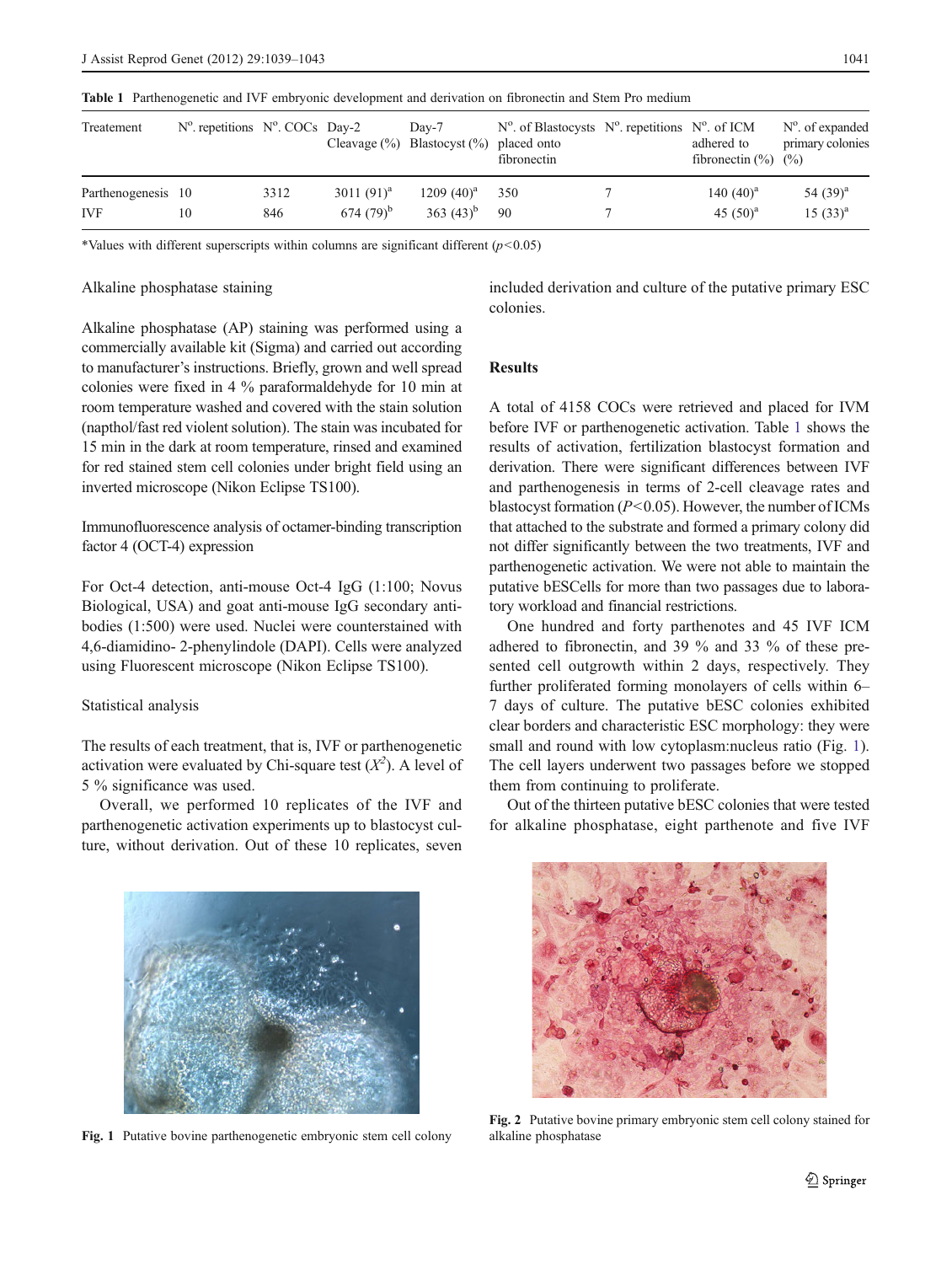showed a positive reaction (Fig. 2). Also, three out of three parthenote putative bESC colonies tested positive for Oct-4.

## Discussion

This study presents a simple and efficient methodology for the production of bovine parthenotes and isolation of ICMs for derivation and generation of putative bESC colonies using a defined substrate and medium, which may be applied as a model to work with human discarded oocytes. The newness of our work is that we successfully achieved good rates of derivation of primary bESC colonies from parthenogentic and IVF embryos in a defined commercially available medium, StemPro and a defined substrate, fibronectin. We believe that these protocols may be extrapolated for human oocytes that failed to fertilize in Assisted Reproduction cycles to generate new hESC lines under similar defined conditions.

The present activation methodology is not new [2, 12–14], but it showed a considerable higher rate of activation and development to blastocyst, when compared with previous reports using a similar protocol [15] and they agree with data reported in other studies on bovine parthenogesis [8, 12]. The successful manual isolation of the ICMs allowed us to develop an efficient protocol for derivation of bovine ESCs using defined components as fibronectin and StemPro for culture. Forty percent of the parthenogenetic ICMs and 50 % of the IVF ICMs attached to the substrate. From the adhered ICMs we obtained 39 % and 33 % of expanded colonies, respectively, suggesting that cells interacted satisfactory with fibronectin and maintained their proliferative capacity forming typical primary stem cell-like colonies. These results contrast with previously reported data, where 15 mechanically dissected bovine ICMs plated onto mouse embryonic feeder cells did not adhere to the substrate and disappeared in few days [3]. In addition, assays for pluripotency markers presented very clear results indicating that the parthenogenetic and IVF colonies created by these methodologies were primary bESCs.

One important point to make is that in our experiments, we did not observe any difference in developmental dynamics between parthenogenetic and IVF embryos, neither between the primary and the expanded colonies derived from both groups of embryos. This information reassures us to start studies with human parthenotes under the same defined conditions aiming to obtain clinical-grade parthenogetic ESC lines, once we have all the setting for this end.

Parthenogenetic activation is a useful method to create embryos for experimental and clinical work in humans, because their use overcomes the ethical concerns related to the manipulation of human biparental embryos generated for reproductive purposes. It has already been shown that parthenotes may become an important source of blastocysts to derive human embryonic stem cells (hESCs), which may benefit a considerable part of the human population as they are immunocompatible to the oocyte donors [7]. In this regard, our study adds useful information on protocols to produce high numbers of parthenogenetic blastocysts for derivation and a successful means of ICM isolation and culture under defined conditions.

We were not able to continue the culture of the putative bESC due to laboratory workload and financial restrictions. Our aim is to follow up these results using the same protocols and new chemically defined matrices to produce wellestablished bovine and human embryonic cell lines. We are aware that bovine embryonic cell lines are not easy to keep in culture and possibly, it will be more challenging to maintain them proliferating under defined conditions, than human ESCs. In a recent work, Jin and colleagues [16] compared different methods of cell passaging, feeder cell layers and medium conditions for bovine embryonic stem cell-like cells maintenance. They found that a murine embryonic fibroblast feeder layer is more suitable for embryonic stem cell-like cells continued proliferation, than bovine embryonic fibroblasts. However, feeder cells represent a potential source of putative pathogens and thus a component we shall not try to employ in our work as others did [4, 6, 10].

In conclusion, we believe that the present results show that the combination of fibronectin and StemPro was effective in producing a good number of primary putative bESC colonies, which were able to proliferate and demonstrate pluripotency markers after extended culture. Despite the announcement of the creation of the first clinical-grade hESC line [6], with potential therapeutic applications, there is still the need for more research to develop protocols that are economically viable and repeatable under different laboratory settings and also safe, for clinical use.

#### References

- 1. Amit M, Shariki C, Margulets V, Itskovitz-Eldor J. Feeder layerand serum-free culture of human embryos stem cells. Biol Reprod. 2004;70:837–45.
- 2. Bhak JS, Lee SL, Ock SA, Mohana Kumar B, Choe SY, Rho GJ. Developmental rate and ploidy of embryos produced by nuclear transfer with different activation treatments in cattle. Anim Reprod Sci. 2006;92:37–49.
- 3. Cao S, Wang F, Chen Z, Liu Z, Mei C, Wu H, Huang J, Li C, Zhou L, Lui L. Isolation and culture of primary bovine embryonic stem cell colonies by a novel method. J Exp Zool. 2009;331A:368–76.
- 4. Ellerström C, Strehl R, Moya K, Anderson K, Berch C, Lundin K, Hyllner J, Semb H. Derivation of a xeno-free human embryonic stem cell line. Stem Cells. 2006;24:2170–6.
- 5. Ferreira RM, Ayres H, Chiaratti MR, Ferraz ML, Araújo AB, Rodrigues CA, Watanabe YF, Vireque AA, Joaquim DC, Smith LC, Meirelles FV, Baruselli PS. The low fertility of repeat-breeder